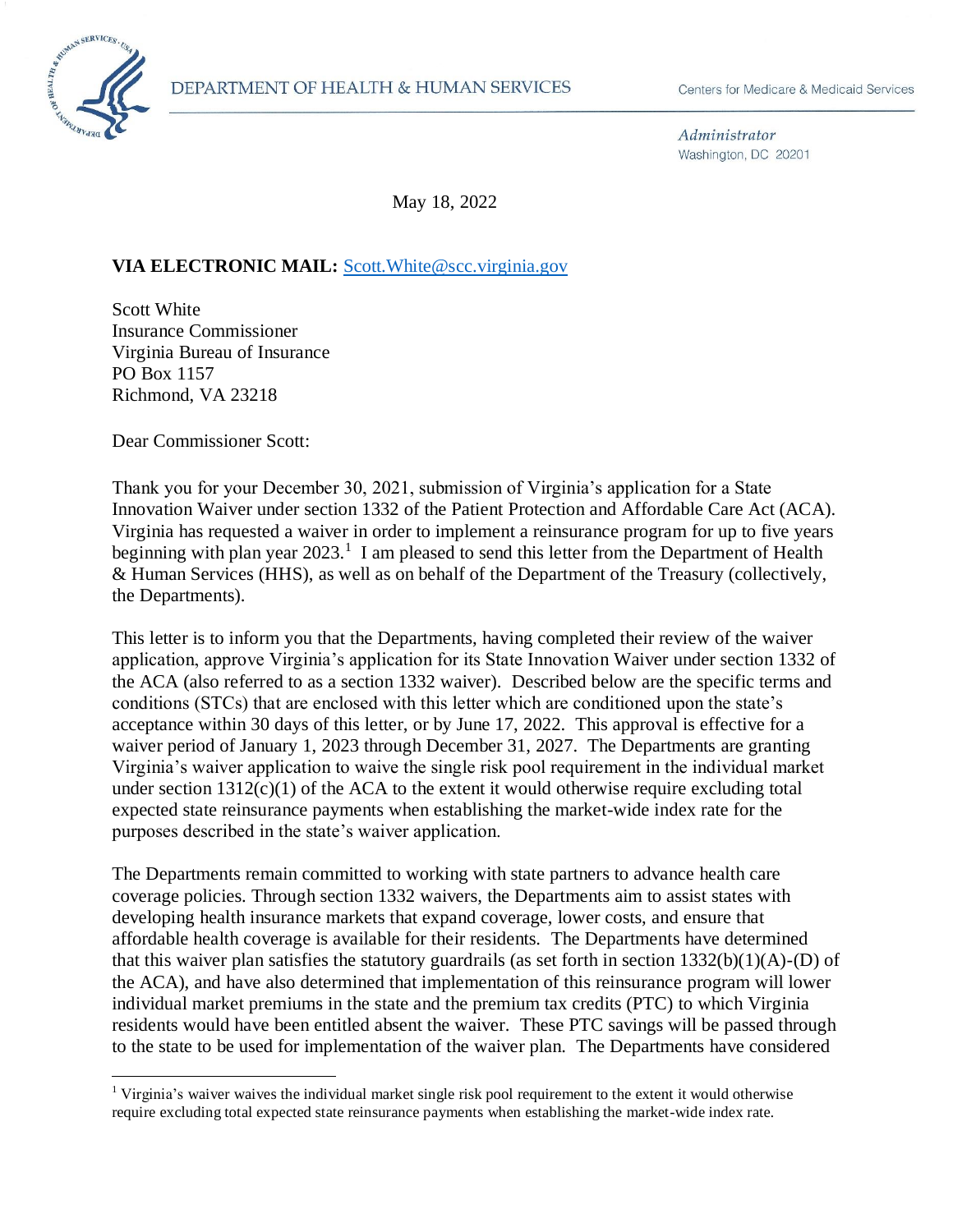public comments in making this determination. The Departments' written responses to comments received during the federal comment period will be available online.<sup>2</sup>

The enclosed STCs further define the state's responsibilities with respect to implementation of the waiver and use of pass-through funding during the waiver period and the nature, character, and extent of anticipated federal oversight of the project. The state is encouraged to engage with the Departments early in the process if it is interested in amending or extending its waiver plan. The required information and process may vary based on the complexity of the proposed change or extension. A breach of any of the STCs may lead to termination of Virginia's Section 1332 Waiver. As outlined in the STCs, Virginia must submit a budget report and remain in frequent contact with the Departments during the state budget process to ensure sufficient state funding is available in order to operate and implement the Virginia waiver plan consistent with the STCs and as described in the approved waiver application.

Please send your written acceptance and any communications and questions regarding program matters or official correspondence concerning the waiver to [stateinnovationwaivers@cms.hhs.gov.](mailto:stateinnovationwaivers@cms.hhs.gov)

Congratulations. We look forward to working with you and your staff. Please do not hesitate to contact us if you have any questions.

Sincerely,<br>Chy 2 Lad

Chiquita Brooks-LaSure

Enclosure

cc: Lily Batchelder, Assistant Secretary for Tax Policy, U.S. Department of the Treasury Glenn Youngkin, Governor, Commonwealth of Virginia Bradley Marsh, Health Insurance Policy Advisor, Virginia Bureau of Insurance

 $\overline{\phantom{a}}$ <sup>2</sup> [https://www.cms.gov/CCIIO/Programs-and-Initiatives/State-Innovation-](https://www.cms.gov/CCIIO/Programs-and-Initiatives/State-Innovation-Waivers/Section_1332_State_Innovation_Waivers-.html)[Waivers/Section\\_1332\\_State\\_Innovation\\_Waivers-.html.](https://www.cms.gov/CCIIO/Programs-and-Initiatives/State-Innovation-Waivers/Section_1332_State_Innovation_Waivers-.html)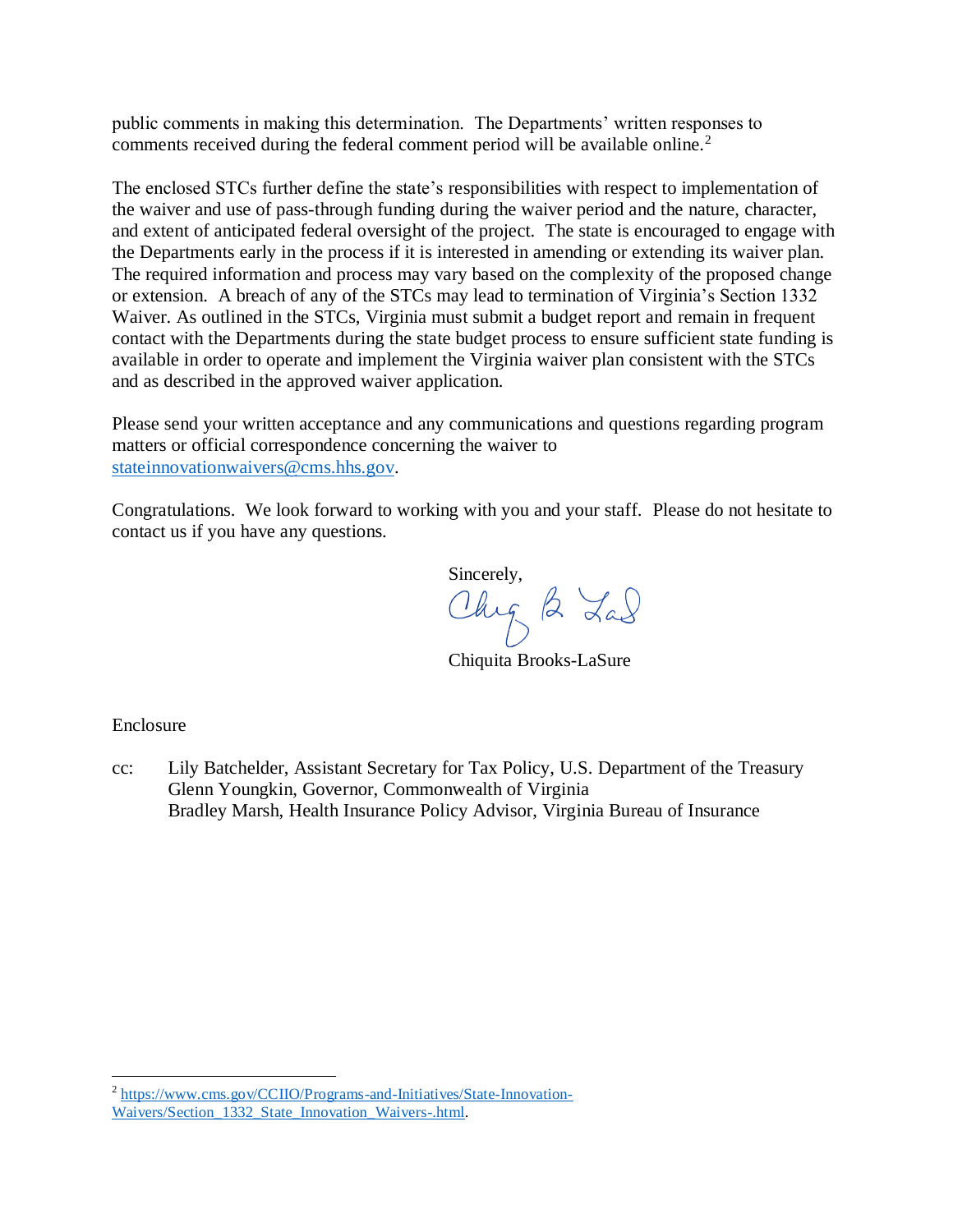# DEPARTMENT OF HEALTH & HUMAN SERVICES (HHS) U.S. DEPARTMENT OF THE TREASURY PATIENT PROTECTION AND AFFORDABLE CARE ACT SECTION 1332 STATE INNOVATION WAIVER SPECIFIC TERMS AND CONDITIONS TITLE: Commonwealth of Virginia— Patient Protection and Affordable Care Act Section 1332 Waiver Approval AWARDEE: The Commonwealth of Virginia

# I. PREFACE

 $\overline{a}$ 

The following are the specific terms and conditions (STCs) for the Commonwealth of Virginia State Corporation Commission (hereafter referred to as the "state") Patient Protection and Affordable Care Act  $(ACA)^3$  section 1332 State Innovation Waiver to implement the Commonwealth Health Insurance Reinsurance Program (hereafter referred to as "the waiver" or "the waiver plan"), which has been approved by the U.S. Department of Health & Human Services (HHS) and the U.S. Department of the Treasury (collectively, the Departments). These STCs govern the operation of the waiver by the state. The STCs set forth, in detail, the state's responsibilities to the Departments related to the waiver. These STCs are effective beginning January 1, 2023, through December 31, 2027, unless the waiver is extended, otherwise amended, suspended, or terminated by the parties in accordance with the applicable processes set forth in and provided by these STCs; however, the Departments reserve the right to amend these STCs when the Departments make the annual determination of the pass-through amount for plan years 2023 through 2027. The state's waiver plan application to waive certain provisions of the ACA, dated December 30, 2021, is specifically incorporated by reference into these STCs, except with regard to any proposal or text in the waiver plan that is inconsistent with the Departments' approval of the waiver or these STCs.

**1. ACA Provisions Waived under Section 1332 State Innovation Waiver (Section 1332 waiver).** Section  $1312(c)(1)$  of the ACA is waived to the extent it would otherwise require excluding total expected state reinsurance payments when establishing the market-wide index rate for the purposes described in the state's waiver.

**2. Changes in State Law and Technical Changes to the Waiver.** The state must inform the Departments of any change in state law or regulations that could impact the waiver, including any changes to the requirements of the state waiver plan, or any technical changes to the waiver, occurring after the date of this approval letter, within seven days of any such changes. Technical changes are changes that do not impact the statutory guardrails (as set forth in section  $1332(b)(1)(A)$ -(D) of the ACA) or any obligations of the state or the Departments, such as changes to the state-approved program funding level or program parameters like altering the attachment point, cap, coinsurance rate, or eligible conditions. If the Departments determine that the change in state law or regulation or the change to the state waiver plan is not a technical

<sup>&</sup>lt;sup>3</sup> The Patient Protection and Affordable Care Act (Pub. L. 111-148) was enacted on March 23, 2010. The Healthcare and Education Reconciliation Act of 2010 (Pub. L. 111-152), which amended and revised several provisions of the Patient Protection and Affordable Care Act, was enacted on March 30, 2010. In these STCs, the two statutes are referred to collectively as the "Patient Protection and Affordable Care Act" or "ACA."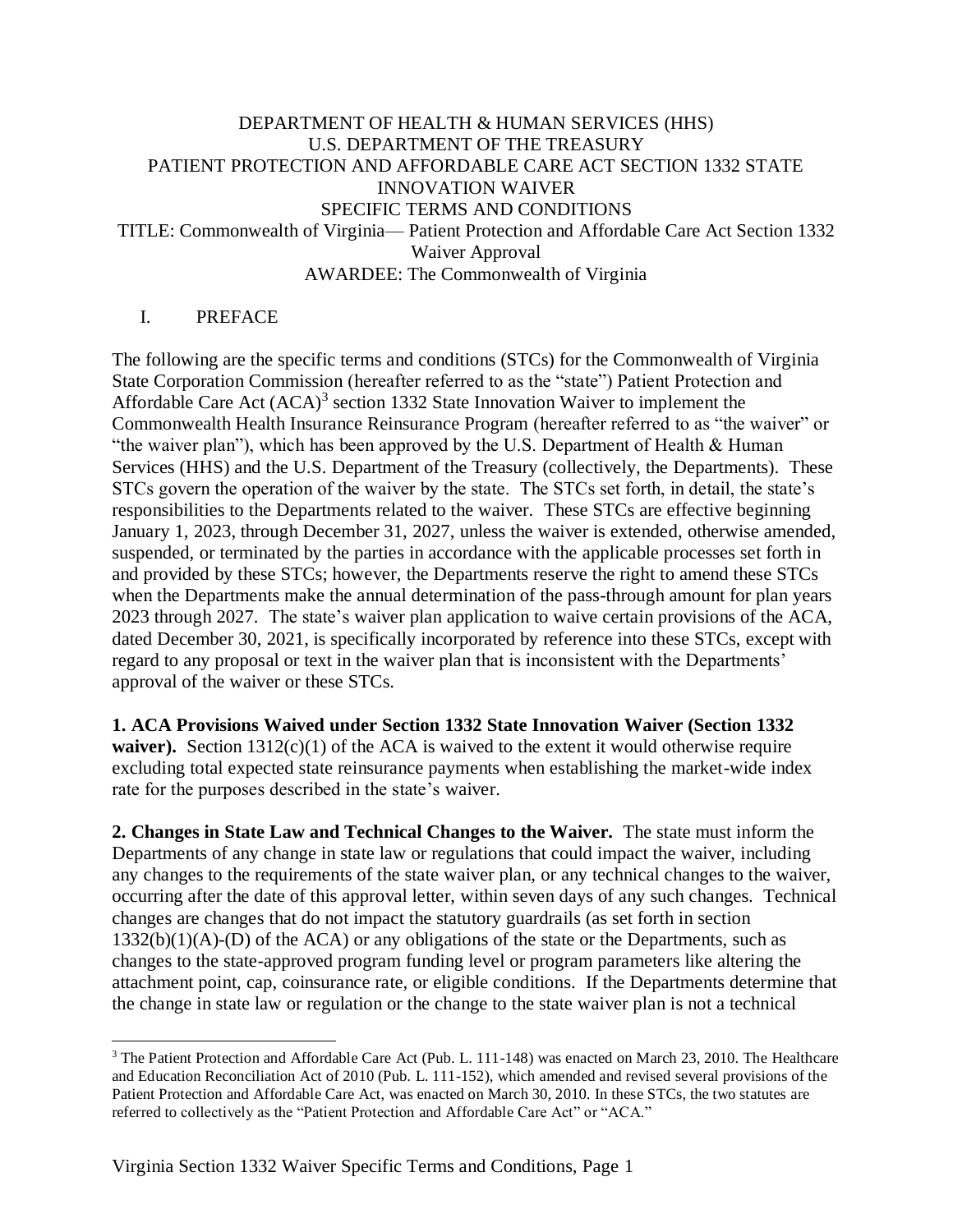change but instead would be an amendment, the state must immediately suspend implementation of the change and submit an amendment as set forth in STC 9.

Consistent with the state's waiver, the state is responsible for any reconciliation of reinsurance payments that it wishes to make to account for any duplicative reimbursement through the state's reinsurance program for the same high-cost claims reimbursed through the HHS-operated risk adjustment program. This is also considered a technical change to the state reinsurance program.

**3. Funds to Operate the Waiver.** The state waiver plan will be funded through a combination of federal pass-through funding and state funding from the Commonwealth Health Reinsurance Program Special Fund, as identified in section 38.2-6604 of the Code of Virginia The state must ensure sufficient funds are available on an annual basis for the waiver to operate as described in the state's waiver plan.

The Departments acknowledge that Virginia's state laws and budget cycle prohibit the state from committing funds for future years' budgets outside of its present biennial budget cycle (which runs from July 1 through June 30 of the second year).

The Departments further acknowledge that, as of the date of the execution of these STCs, Virginia has not appropriated any state funding, other than administrative funds, toward the operation of the state waiver plan, either in the current biennial budget cycle or in the next biennial budget cycle.<sup>4</sup>

Therefore, the state must inform and report to the Departments as to whether the state has met certain budget milestones as outlined in STC 11 in order to demonstrate the state's progress in securing the necessary state funding for the waiver. The state will be considered to have secured funding for a given plan year once the state Appropriations Act, including funding for the waiver, has been enacted into law.

**4. Compliance with Federal Non-Discrimination Statutes.** The state must comply with all applicable federal statutes relating to non-discrimination. These include, but are not limited to, the Americans with Disabilities Act of 1990, title VI of the Civil Rights Act of 1964, section 504 of the Rehabilitation Act of 1973, the Age Discrimination Act of 1975, title I and II of the Genetic Information Nondiscrimination Act of 2008 and section 1557 of the ACA.

**5. Compliance with Applicable Federal Laws.** Per 31 C.F.R. § 33.120(a) and 45 C.F.R. § 155.1320(a), the state must comply with all applicable federal laws and regulations, unless a law or regulation has been specifically waived. The Departments' State Innovation Waiver authority is limited to requirements described in section  $1332(a)(2)$  of the ACA. Further, section  $1332(c)$ of the ACA states that while the Secretaries of the Departments have broad discretion to determine the scope of a waiver, no federal laws or requirements may be waived that are not within the Secretaries' authority. *See* 77 Fed. Reg. 11700, 11711 (February 27, 2012). Therefore, for example, section 1332 of the ACA does not grant the Departments authority to

 $\overline{a}$ 

<sup>4</sup> Enactment Clause five (5) of the enabling legislation (Chapter 480 of the 2021 Virginia Acts of Assembly, Special Session 1) demonstrates legislative support for the waiver plan, but it does not operate to legally require Virginia's legislature provide sufficient state funding for the operation of the state waiver plan.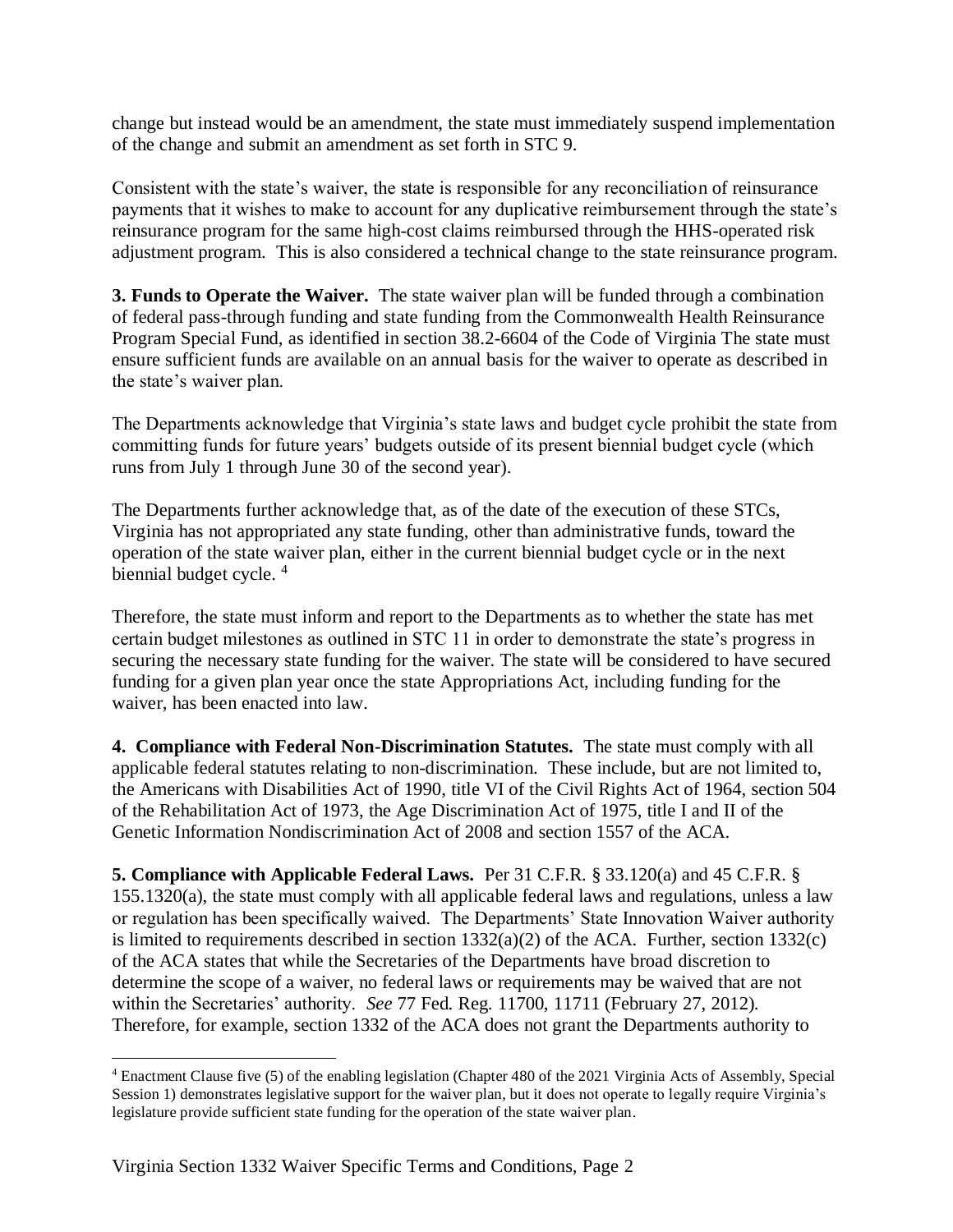waive any provision of the Employee Retirement Income Security Act of 1974. The state must also comply with requirements of the Cash Management Improvement Act (CMIA).

**6. Changes to Applicable Federal Laws.** The Departments reserve the right to amend, suspend, or terminate the waiver, these STCs, or the pass-through funding amount as needed to reflect changes to applicable federal laws or changes of an operational nature without requiring the state to submit a new waiver proposal. The Departments will notify the state at least thirty (30) days in advance of the expected implementation date of the amended STCs, if applicable, to allow the state to discuss the changes necessary to ensure compliance with law, regulation, and policy, to allow the state adequate time to come into compliance with state and federal requirements (including rate review and consumer noticing requirements), and to provide comment, if applicable. Changes will be considered in force upon the Departments' issuance of amended STCs. The state must accept the changes in writing within thirty (30) days of the Departments' notification for the waiver to continue to be in effect. The state must, within the applicable timeframes, come into compliance with any changes in federal law or regulations affecting section 1332 waivers, unless the provision being changed has been expressly waived for the waiver period. If any of the waived provision(s) identified in STC 1 are eliminated under federal law, the Departments would re-evaluate the waiver to see if it still meets all of the section 1332 waiver requirements. If the Departments determine that the waiver needs to be suspended or terminated as a result of a change to federal law, the Departments will provide further guidance to the state as to that process.

**7. Finding of Non-Compliance.** The Departments will review and, when appropriate, investigate documented complaints that the state is failing to materially comply with requirements specified in the state's waiver and these STCs. In addition, the Departments will promptly share with the state any complaint that they may receive and will notify the state of any applicable monitoring and compliance issues.

**8. State Request for Suspension, Withdrawal, or Termination of a Waiver.** The state may only request to suspend, withdraw, or terminate all or portions of its waiver plan consistent with the following requirements:

(a) Request for suspension, withdrawal, or termination: If the state wishes to suspend, withdraw, or terminate all or any portion(s) of the waiver, the state must submit a request to the Departments in writing specifying: the reasons for the requested suspension, withdrawal, or termination; the effective date of the requested suspension, withdrawal or termination; and the proposed phase-out plan (with the summary of comments received, as described below). The state must submit its request and draft phase-out plan to the Departments no less than six (6) months before the proposed effective date of the waiver's suspension, withdrawal, or termination. Prior to submitting the request and draft phase-out plan to the Departments, the state must publish on its website the draft phase-out plan for a thirty (30) day public comment period and conduct Federal tribal consultation as applicable. The state must include with its request and proposed phase-out plan a summary of each public comment received, the state's response to the comment and whether or how the state incorporated measures into a revised phase-out plan to address the comment.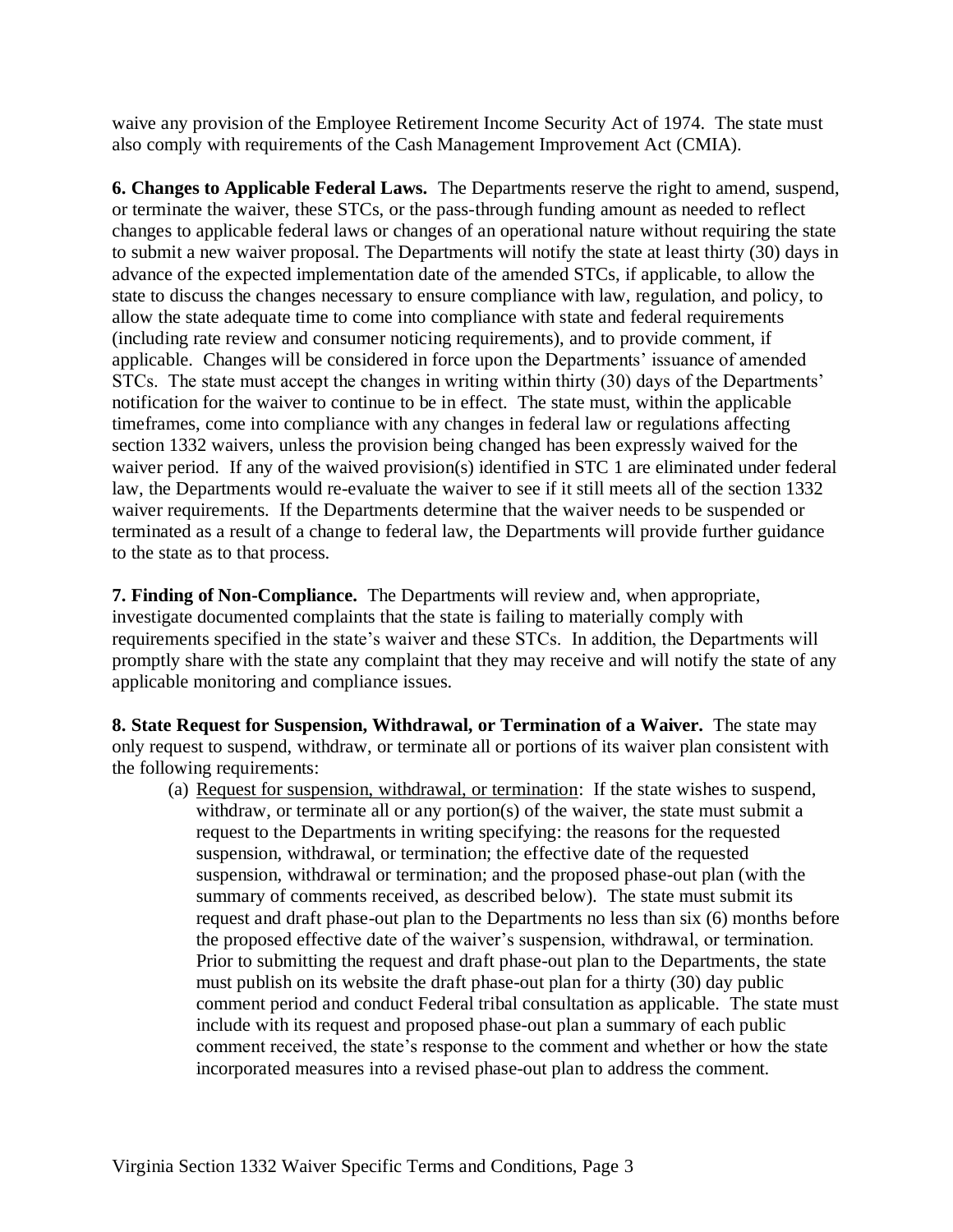- (b) Departments' approval: The state must obtain the Departments' approval of the phase-out plan prior to the implementation of the phase-out activities. Implementation of phase-out activities must begin no sooner than fourteen (14) calendar days after the Departments' approval of the phase-out plan, unless otherwise directed by the Departments.
- (c) Recovery of unused funding: Any unused pass-through funding will be recovered. The state will comply with all necessary steps to facilitate the recovery within a prompt timeframe.

### **9. State Request for Amendment.**

- (a) Definition: For purposes of these STCs and per 31 C.F.R. § 33.130(a) and 45 C.F.R. § 155.1330(a), an amendment is a change to a waiver plan that is not otherwise allowable under these STCs, a change that could impact any of the statutory guardrails, or a change to the program design for an approved waiver. Such potential changes include, but are not limited to, changes to eligibility, coverage, benefits, premiums, out-of-pocket spending, and cost sharing.
- (b) Amendment Request Submission Process: Consistent with 31 C.F.R. § 33.130 and 45 C.F.R. § 155.1330, to amend a waiver the state must comply with the following requirements:
	- (1) The state must submit a letter to the Departments notifying them in writing of its intent to request an amendment to its waiver  $plan(s)$ . The state must include a detailed description of all of the intended change(s), including the proposed implementation date(s), in its letter of intent. The Departments encourage the state to submit its letter of intent at least fifteen (15) months prior to the waiver amendment's proposed implementation date and to engage with the Departments early in its development of a potential waiver amendment. The state may wish to submit this letter of intent more than fifteen (15) months prior to the waiver amendment's proposed implementation date, depending on the complexity of the amendment request and the timeline for implementation, among other factors.
	- (2) The Departments will review the state's letter of intent requesting changes to its waiver plan. Within approximately thirty (30) days of the Departments' receipt of the state's letter of intent, the Departments will respond to the state and confirm whether the change requested is a waiver amendment, as well as identify the information the state needs to submit in its waiver amendment request. This written response will also include whether the proposed waiver amendment(s) would be subject to any additional or different requirements consistent with STC  $9(c)(7)$ .
		- a. For example, depending on the complexity of the amendment request, scope of changes from the waiver plan, operational/technical changes, or implementation considerations, the Departments may impose requirements similar to those specified in 31 C.F.R § 33.108(f) and 45 C.F.R. § 155.1308(f) for new section 1332 waiver applications.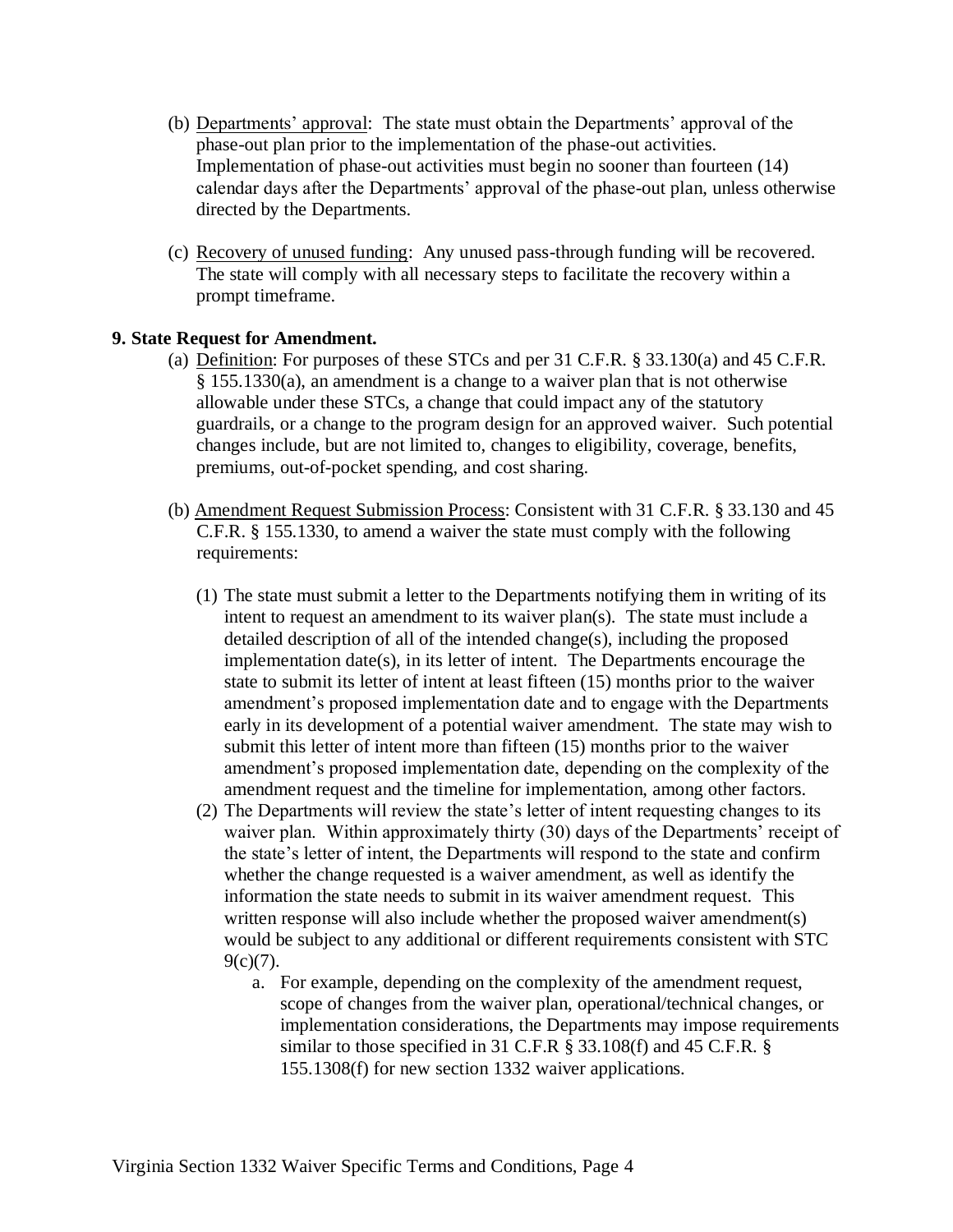- (3) The state should generally plan to submit its waiver amendment request in writing in electronic format, as outlined in STC 9(c), no later than nine (9) months prior to the waiver amendment's proposed implementation date in order to allow for sufficient time for review of the waiver amendment request. Similar to the regulations at 31 C.F.R. § 33.108(b) and 45 C.F.R. § 155.1308(b) for new waiver applications, the state must submit the waiver amendment request sufficiently in advance of the requested waiver amendment implementation date, particularly when the waiver plan or requested amendment could impact premium rates, to allow for an appropriate review and implementation timeframe. Depending on the complexity of the amendment request, the state may want to submit the amendment request earlier than nine (9) months prior to implementation. In developing the implementation timeframe for its waiver amendment request, the state must maintain uninterrupted operations of the Exchange in the state and provide adequate notice to affected stakeholders and issuers of health insurance plans that would be (or may be) affected by the amendment to take necessary action based on approval of the waiver amendment request.
- (4) The Departments reserve the right to deny or withhold approval of a state waiver amendment request based on non-compliance with these STCs or any additional direction and information requests from the Departments, including a failure by the state to submit required reports and other deliverables in a timely fashion.
- (5) The state is not authorized to implement any aspect of the proposed amendment without prior approval from the Secretaries.

(c) Content of Amendment Application:All amendment applications are subject to approval at the discretion of the Secretaries in accordance with section 1332 of the ACA. The state must furnish such information and analysis regarding the proposed waiver amendment that is necessary to permit the Departments to evaluate the request. A waiver amendment request must include the following:

- (1) A detailed description of the requested amendment, including the time period for the proposed amended waiver, impact on the statutory guardrails, the scope of the proposed amendment to the waiver plan—including whether the state seeks to waive any new provisions and the rationale for the waiver—and related changes to the waiver plan elements as applicable, including sufficient supporting documentation;
- (2) An explanation and evidence of the process used by the state to ensure meaningful public input on the proposed waiver amendment request. The state must conduct the state public notice process that is specified for new applications at 31 C.F.R. § 33.112 and 45 C.F.R. § 155.1312. It may be permissible for a state to use its annual public forum required under 31 C.F.R. § 33.120(c) and 45 C.F.R. § 155.1320(c) for the dual purpose of soliciting public input on a proposed waiver amendment request and on the progress of its waiver plan;<sup>5</sup>

<sup>&</sup>lt;sup>5</sup> In the event of an emergent situation, the state may seek to use the flexibilities provided at 31 C.F.R.  $\S 33.118(a)$ and 45 C.F.R. § 155.1318(a), in part, to modify the public participation requirements. For example, in an emergent situation that impacts or otherwise limits in-person gatherings, a state could request to host its annual public forum or other events intended to solicit public feedback virtually while meeting the other applicable requirements.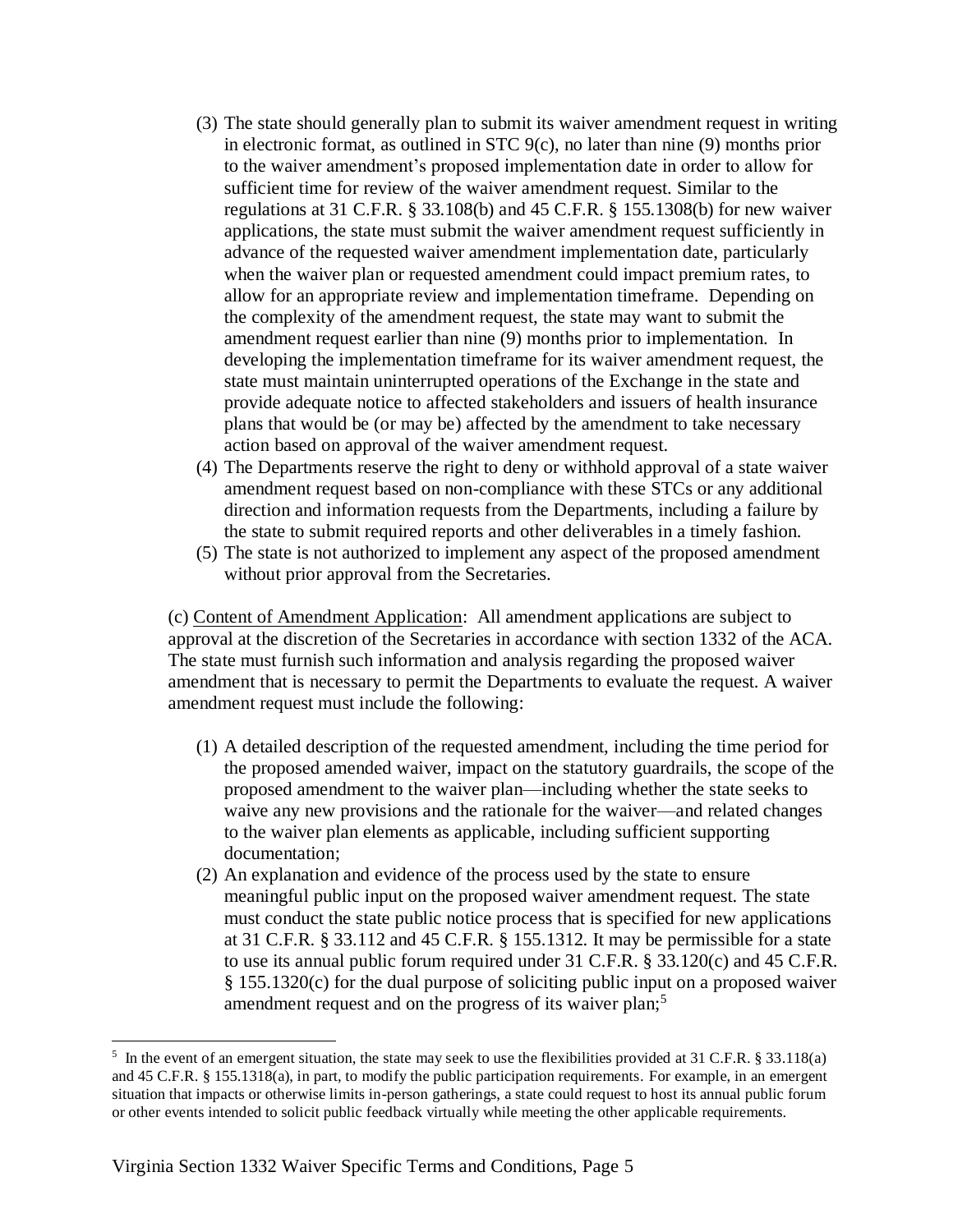- (3) Evidence of sufficient authority under state law(s) in order to meet the requirement in section  $1332(b)(2)(A)$  of the ACA for purposes of pursuing the waiver amendment request;
- (4) An implementation plan with operational details (if appropriate) to demonstrate that the waiver would maintain uninterrupted operations of the Exchange in the state, and provision of adequate notice for stakeholders and issuers of health insurance plans that would be (or may be) affected by the proposed amendment to take necessary action based on approval of the waiver amendment request;
- (5) An updated actuarial and/or economic analysis demonstrating how the waiver, as amended, will meet the statutory guardrails. Such analysis must identify the "with waiver" impact of the requested amendment on the statutory guardrails. Such analysis must include a "with waiver" and "without waiver" status on both a summary and detailed level through the current approval period using data from recent experience, as well as a summary of and detailed projections of the change in the "with waiver" scenario;
- (6) An explanation of the estimated impact, if any, of the waiver amendment on passthrough funding, as well as any new proposed uses for pass-through funding if applicable; and
- (7) Any further requested information and/or analysis that is determined necessary by the Departments to evaluate the waiver amendment request.

### **10. State Request for Waiver Extension.**

(a) Definition: For purposes of these STCs and per 31 C.F.R. § 33.132 and 45 C.F.R. § 155.1332, an extension is an extension of an approved waiver under the existing waiver terms.

The waiver extension request and approval process is separate from the waiver amendment request and approval process described in STC 9, with separate timelines and requirements. An extension request can only include an extension of the existing waiver terms, not other changes to the existing waiver plan. If a state also seeks to make substantive changes to its waiver plan along with seeking an extension, the Departments will treat those changes as amendments and the requirements of STC 9 will also apply.

- (b) Extension Request Submission Process: Consistent with 31 C.F.R. § 33.132 and 45 C.F.R. § 155.1332, to extend the waiver the state must comply with the following requirements:
	- (1) The state must inform the Departments if the state will apply for an extension of its waiver at least one year prior to the waiver's end date. The state must submit a letter of intent in electronic format to the Departments to notify them in writing of its intent to request an extension of its waiver plan. The state must include a detailed description of the requested extension period in the letter of intent. The Departments will then review the state's letter of intent request. Within approximately thirty (30) days of the Departments' receipt of the letter of intent, the Departments will respond to the state and confirm whether the extension request will be considered an extension request and, if applicable, whether the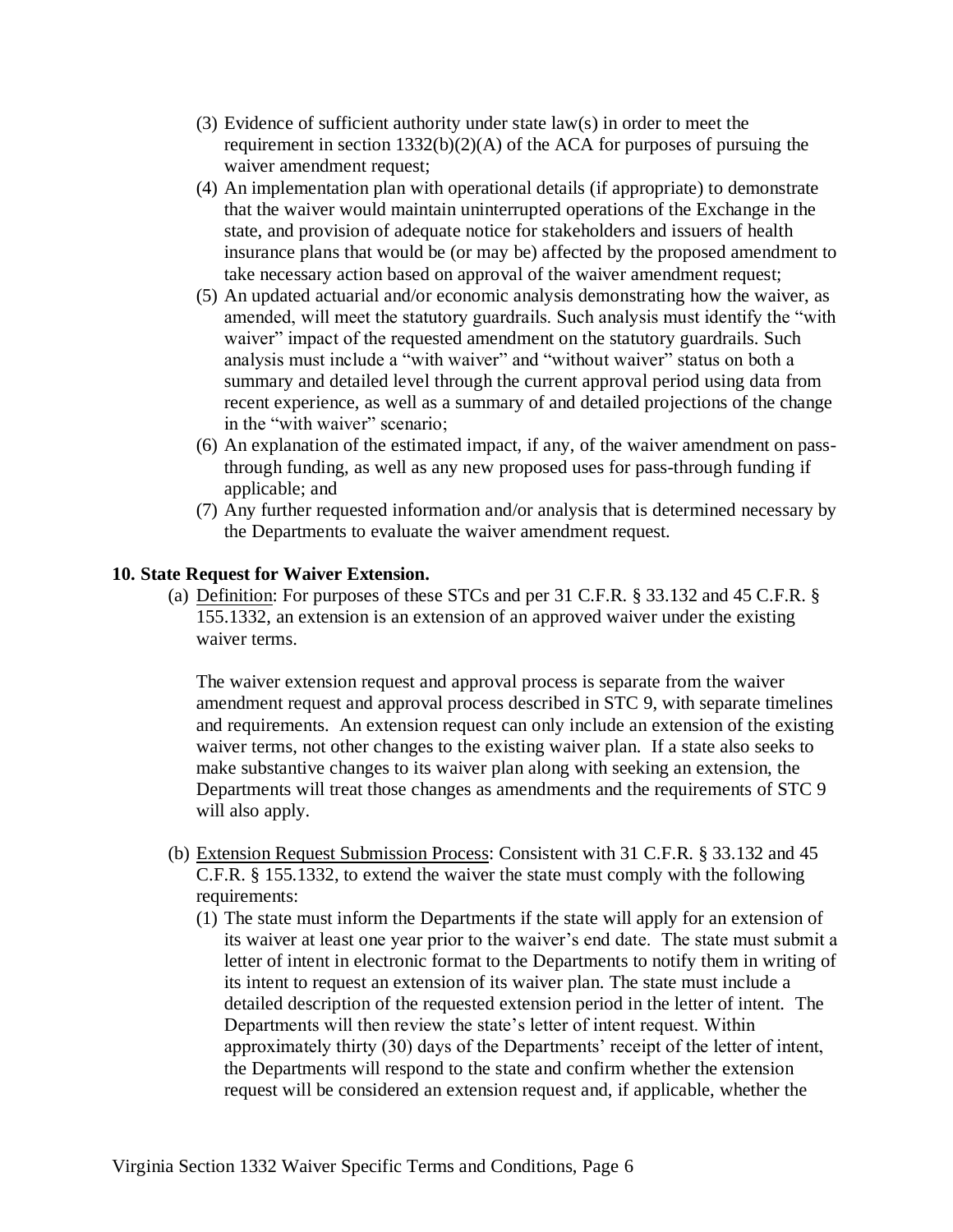request includes changes that would be considered an amendment request subject to the separate process and requirements set forth in STC 9. The Departments' response will also identify the information the state needs to submit in its waiver extension request.

- (2) The state must submit its waiver extension request in writing in electronic format, consistent with the format and manner requirements applicable to initial waiver applications under 31 C.F.R. § 33.108(a) and 45 C.F.R. § 155.1308(a).
- (3) An extension request shall be deemed granted unless the Secretaries, within ninety (90) days after the date of the state's submission of a complete waiver extension request, either deny such request in writing or inform the state in writing with respect to any additional information needed to make a final determination with respect to the request.
- (4) The Departments reserve the right to deny a state's waiver extension request based on non-compliance with these STCs or any additional direction and information requests from the Departments, including a failure by the state to submit required reports and other deliverables in a timely fashion.

(c) Content of Extension Application:All extension applications are subject to approval at the discretion of the Secretaries in accordance with section 1332 of the ACA. The state must furnish information and analysis regarding the proposed waiver extension that is necessary to permit the Departments to evaluate the request. In addition to the periodic reports required by 31 C.F.R. § 33.124 and 45 C.F.R. § 155.1324, the Departments may require additional data and information to be submitted to review the extension request in accordance with 31 C.F.R. § 33.120(f)(2) and 45 C.F.R. § 155.1320(f)(2). A waiver extension request may be required to include the following information:

- (1) Updated economic or actuarial analyses for the requested extension period in a format and manner specified by the Departments;
- (2) Preliminary evaluation data and analysis from the existing waiver;
- (3) Evidence of sufficient authority under state law(s) to meet the requirement in section  $1332(b)(2)(A)$  of the ACA for purposes of pursuing the waiver extension request;
- (4) An explanation of the process followed by the state to ensure meaningful public input on the proposed waiver extension request at the state level. It may be permissible for the state to use its annual public forum under 31 C.F.R. § 33.120(c) and 45 C.F.R. § 155.1320(c) for the dual purpose of soliciting public input on a proposed waiver extension request and on the progress of its waiver plan;<sup>6</sup> and
- (5) Other information as requested by the Departments that is necessary to reach a decision on the waiver extension request.

The Departments will identify the information the state needs to submit as part of its waiver extension request in its response to the state's letter of intent.

 $\overline{\phantom{a}}$ 6 Ibid.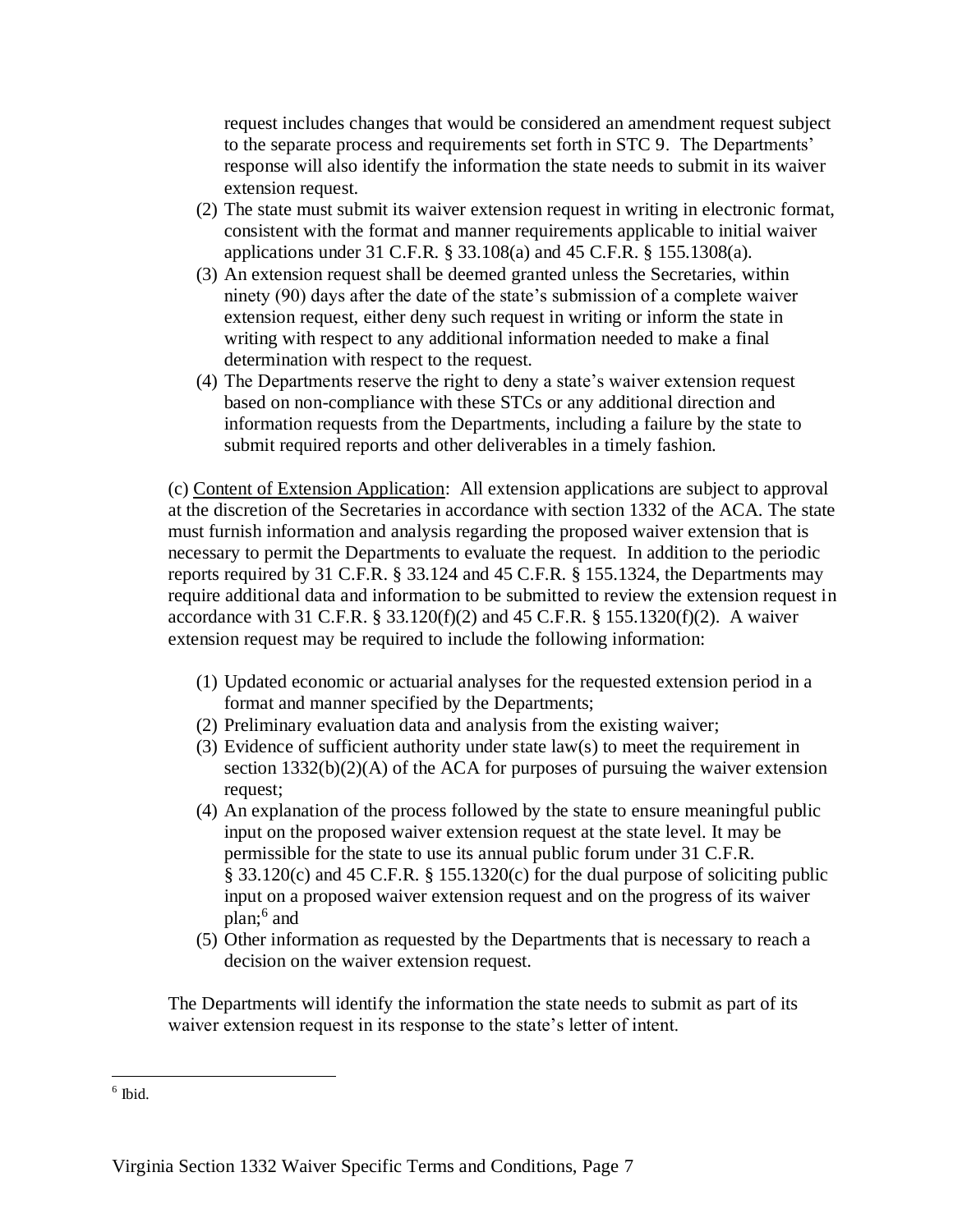(d) Temporary Extension of Waivers: The Departments may extend an existing approved waiver program on a temporary basis for an additional year while a waiver extension request is under review, without regard to the date when the extension application was submitted.

(e) End of Waiver Period: If the state does not submit an extension request before the end of the waiver period consistent with STC  $10(b)(1)$  and (2), the Departments will provide guidance on wind-down of the state's waiver.

**11. Reporting.** The state must submit quarterly and annual reports as specified in 31 C.F.R. § 33.124 and 45 C.F.R. § 155.1324. Each such annual report must include:

- (a) The progress of the waiver;
- (b) Data sufficient to show compliance with section  $1332(b)(1)(A)$  through (D) of the ACA;
- (c) A summary of the annual post-award public forum, held in accordance with 31 C.F.R. § 33.120(c) and 45 C.F.R. § 155.1320(c), including all public comments received at such forum regarding the progress of the waiver and action taken in response to such concerns or comments; and
- (d) Other information the Departments determine is necessary to calculate pass-through amounts or to evaluate the waiver.

The state must submit a draft annual report to the Departments within ninety (90) days after the end of the first waiver year and each subsequent year that the waiver is in effect. The state will publish the draft annual report on the state's public website within thirty (30) days of submission to the Departments. Within sixty (60) days of receipt of comments from the Departments on the report, the state must submit to the Departments the final annual report for the waiver year, summary of the comments, and all public comments received as part of the post-award forum process. The state must publish the final annual report on the state's public web site within thirty (30) days of approval by the Departments.

*Annual Reports:* The annual reports must include the following:

(a) Metrics to assist evaluation of the waiver's compliance with the statutory requirements in section  $1332(b)(1)(A) - (D)$  of the ACA:

- (1) Actual individual market enrollment in the state.
- (2) Actual average individual market premium rate (i.e., total individual market premiums divided by total member months of all enrollees).
- (3) The actual Second Lowest Cost Silver Plan (SLCSP) premium under the waiver and an estimate of the SLCSP premium as it would have been without the waiver, for a representative consumer (e.g., a 21-year old non-smoker) in each rating area.

(b) Technical changes to the state's waiver plan, including the funding level the program will be operating at for the next plan year, or other waiver plan changes as specified in STC 2.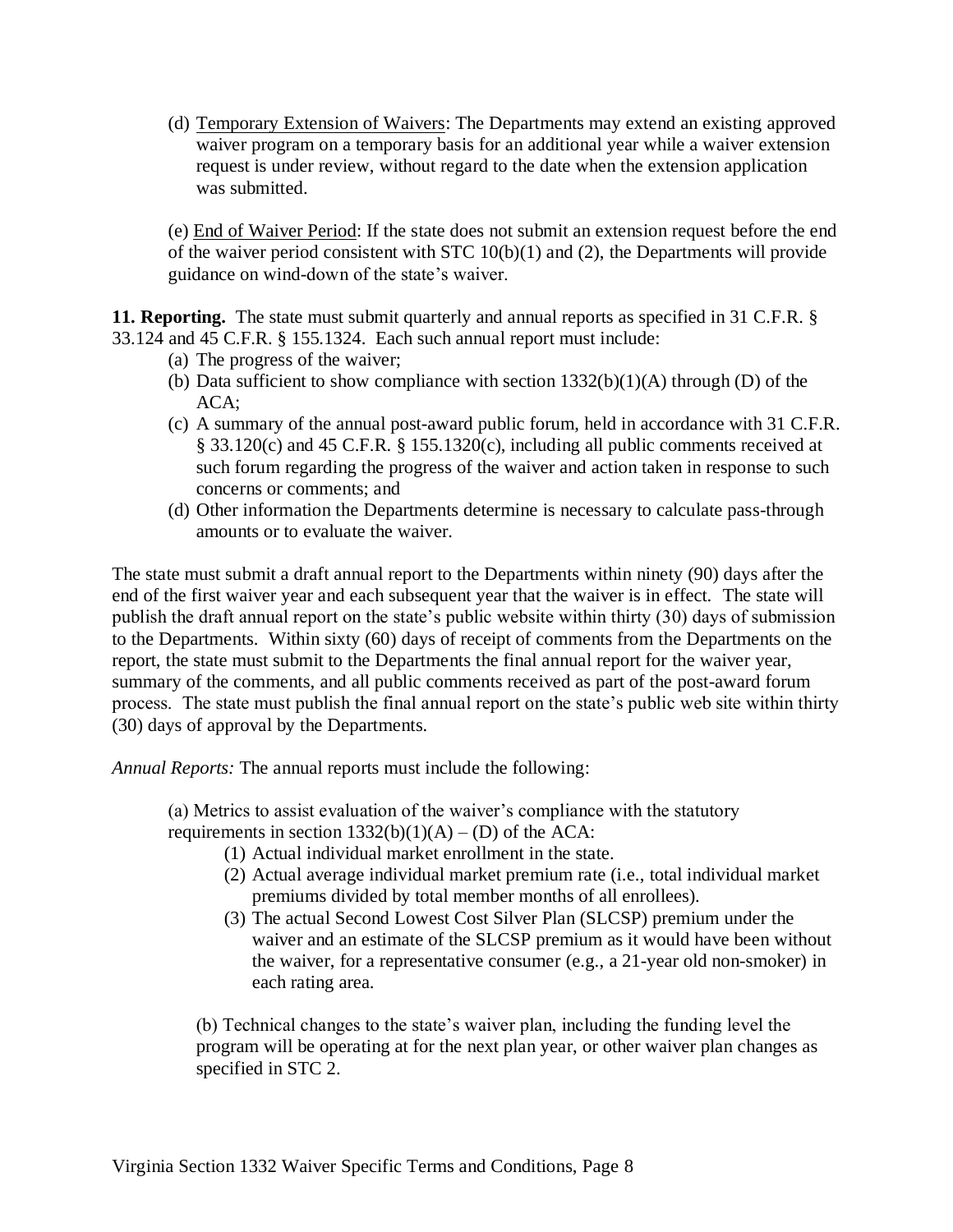(c) Notification of changes to state law or regulations that may impact the waiver as specified in STC 2.

# (d) Reporting of:

- (1) Federal pass-through funding spent on reinsurance claim payments to issuers from the waiver and/or operation of the reinsurance program.
- (2) The unspent balance of federal pass-through funding for the reporting year, if applicable.

(e) The amount of state funding from the Commonwealth Health Reinsurance Program Special Fund (Fund), as identified in section 38.2-6604 of the Code of Virginia, specifically any funds designated by the state to provide reinsurance to issuers that offer individual health benefit plans in the state or any other money from any other source accepted for the benefit of the Fund to fully fund the state's reinsurance program for the reporting year.

(f) A description of any incentives for providers, enrollees, and issuers to continue managing health care cost and claims for individuals eligible for reinsurance.

 $(g)$  *If applicable:* A report on the reconciliation (if any) of reinsurance payments that are duplicative of reimbursement through the HHS-operated risk adjustment program highcost risk pooling mechanism. The report should include the state reinsurance program reinsurance payment (before reconciliation) for high-cost claims to issuers who also receive payment through the HHS-operated risk adjustment program under the high-cost risk pooling mechanism, the high-cost risk pool payment amount made by HHS for those claims, and the reinsurance true-up amount applied.

*Payment Schedule:* The state will inform the Departments of the state's reinsurance program payment schedule by January 1, 2023.

*Quarterly and Other Reports:* Under 31 C.F.R. § 33.120(b), 31 C.F.R. § 33.124(a), 45 C.F.R. § 155.1320(b), and 45 C.F.R. § 155.1324(a), the state must conduct periodic reviews related to the implementation of the waiver. The state will submit a report to the Departments on the operation of the waiver, including the plan for processing claims, by February 28, 2023. Thereafter, the state must report on the operation of the waiver quarterly, including, but not limited to reports of any ongoing operational challenges and plans for and results of associated corrective actions, no later than sixty (60) days following the end of each calendar quarter. The state can submit its annual report in lieu of their fourth quarter report.

*Budget Report*: In addition, the state must inform the Departments as to whether the waiver has met certain milestones in the state budget process in order to demonstrate the state has secured the necessary state funding as required under STC 3. The state must inform the Departments of any state budget update or milestone, occurring after the date of this approval letter, within seven days of any such update or milestone. In addition, as outlined in STC 3 and STC 15 the state must demonstrate the state has secured state funding in order to receive federal pass-through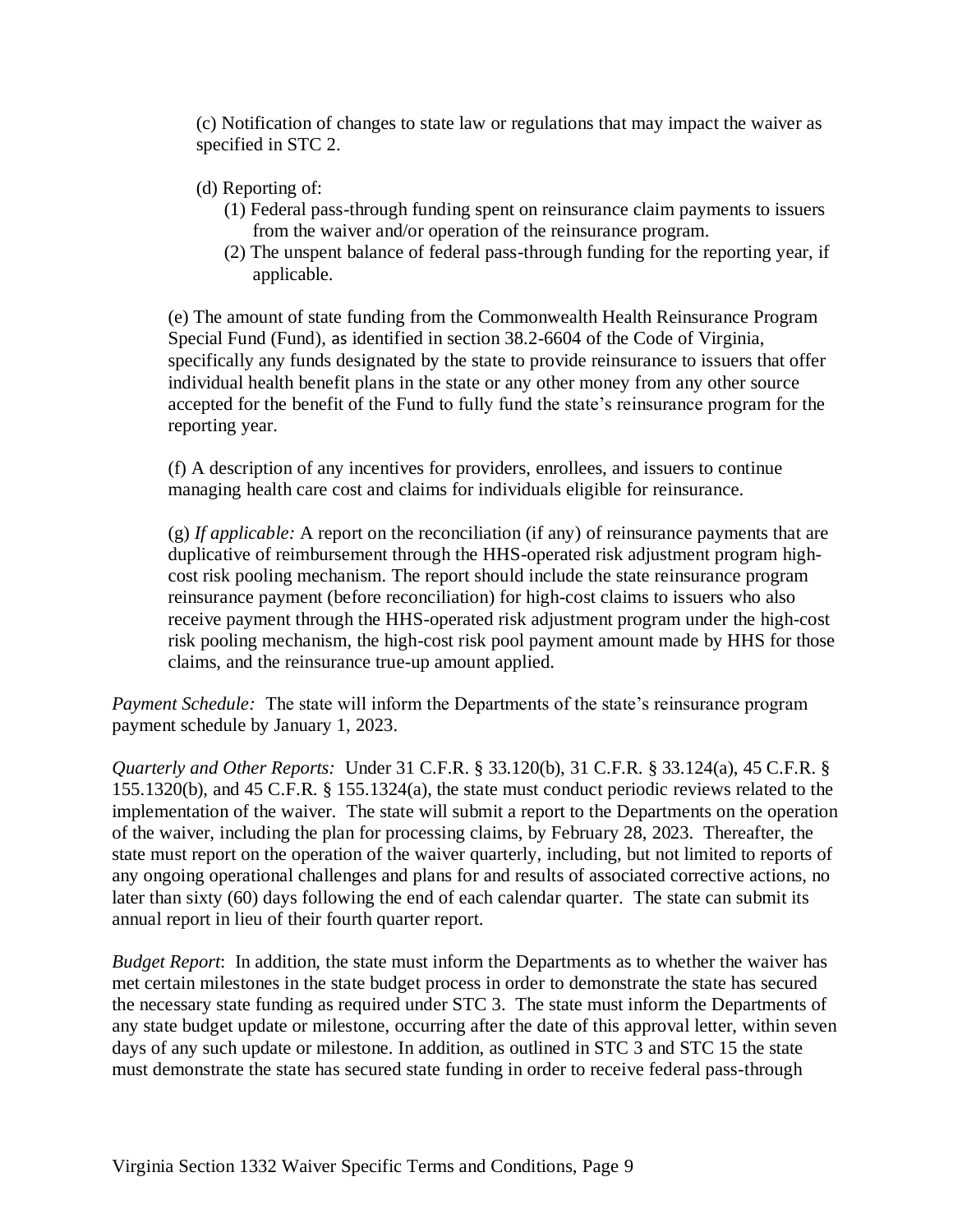funding. These milestones must include, but are not limited to, whether state funding is included in:

- (a) The strategic priorities and guidelines issued to departments on budget development (e.g., development of the state FY 2023 Budget Report begins by October of 2022) released annually by the Governor and the Budget office;
- (b) The revenue forecast and budget recommendations in the Governor's Budget Report, which is presented to the General Assembly on or before December 20 of the year immediately preceding the session, released annually by the Governor.
- (c) The appropriations bill voted upon by the House and the Senate.
- (d) The appropriations bill passed by the House and the Senate.
- (e) The final enacted appropriations bill (the Appropriations Act). Once the appropriations bill passes, the Governor has thirty (30) days to sign it before it automatically becomes law. The Governor has the constitutional right to veto the entire budget and to strike out portions of the appropriations bill with a line-item veto.
- (f) Other budget information or milestones requested by the Departments.

**12. Post Award Forum.** Per 31 C.F.R. § 33.120(c) and 45 C.F.R. § 155.1320(c), within six (6) months of the waiver's effective date and annually thereafter, the state will afford the public an opportunity to provide meaningful comment on the progress of the waiver.<sup>7</sup> The state is required to publish the date, time, and location of the public forum in a prominent location on the state's public web site at least thirty (30) days prior to the date of the planned public forum. Per 31 C.F.R. § 33.120(c) and 45 C.F.R. § 155.1320(c), the state must also include a summary of this forum as part of the quarterly report for the quarter in which the forum was held and the annual report as required under 31 C.F.R. § 33.124 and 45 C.F.R. § 155.1324 and as specified in STC 11.

**13. Monitoring Calls.** The state must participate in monitoring calls with the Departments that are deemed necessary by the Departments. The purpose of these monitoring calls is to discuss any significant actual or anticipated developments affecting the waiver. Areas to be addressed include the impact on the guardrails set forth under section  $1332(b)(1)(A) - (D)$  of the ACA and state legislative or policy changes. The Departments will update the state on any federal policies and issues that may affect any aspect of the waiver. The state and the Departments will jointly develop the agenda for the calls. It is anticipated that these calls will occur at least semiannually.

**14. Federal Evaluation.** The Departments will evaluate the waiver using federal data, state reporting, and the application itself to ensure that the Secretaries can exercise appropriate oversight of the approved waiver. Per 31 C.F.R. § 33.120(f) and 45 C.F.R. § 155.1320(f), if requested by the Departments, the state must fully cooperate with the Departments or an independent evaluator selected by the Departments to undertake an independent evaluation of any component of the waiver. As part of this required cooperation, the state must submit all

 $^7$  In the event of an emergent situation, the state may seek to use the flexibilities provided at 31 C.F.R. §  $33.120(c)(2)$  and  $45$  C.F.R. §  $155.1320(c)(2)$ , to modify, in part, post award public notice procedures. For example, in an emergent situation that impacts or otherwise limits in-person gatherings, a state could request to host the post award forum virtually while meeting the other applicable requirements.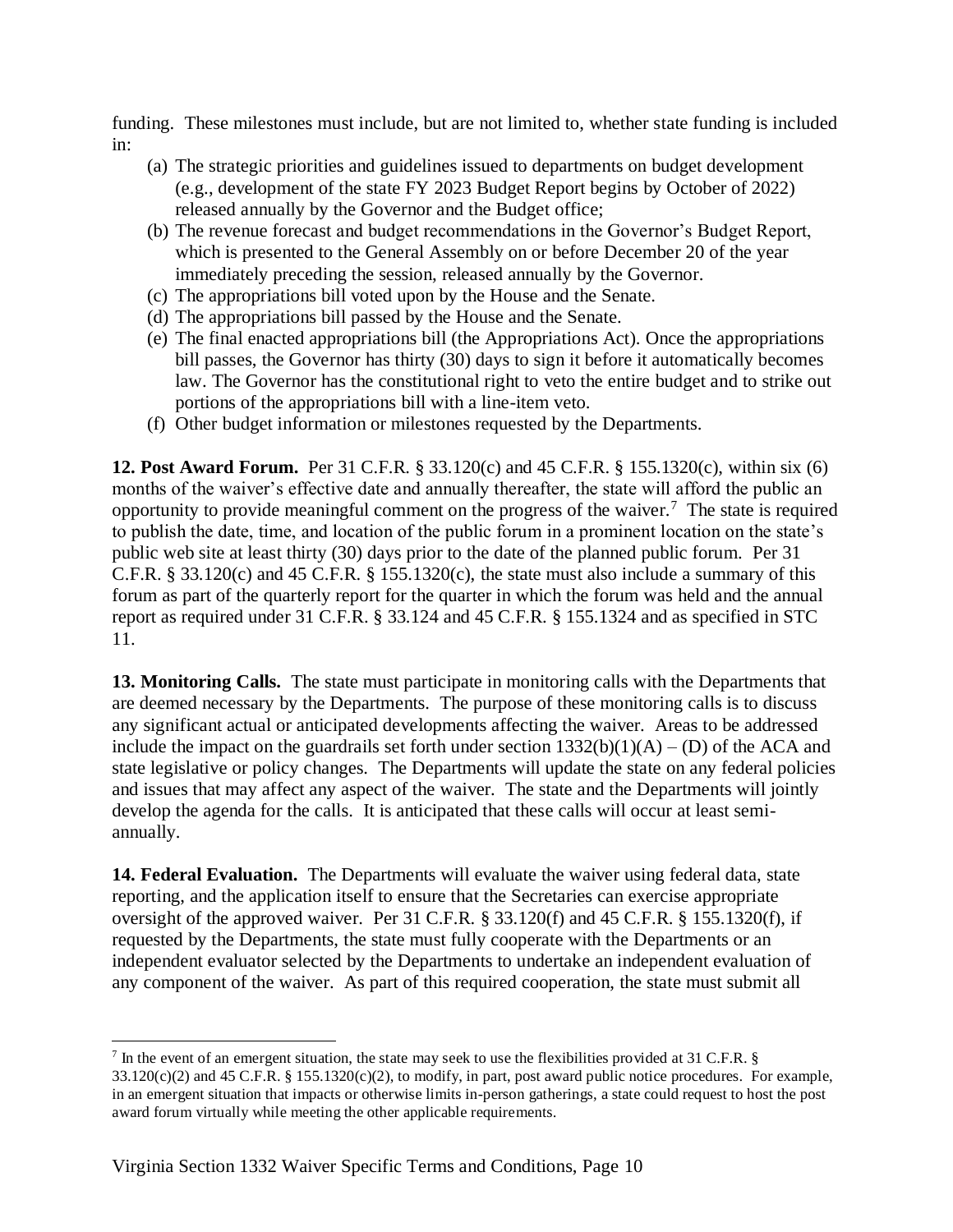requested data and information to the Departments or the independent evaluator. The Departments may charge the state for evaluation costs to the federal government.

**15. Pass-through Funding.** Under section 1332(a)(3) of the ACA, pass-through funding is based on the amount of premium tax credits (PTC) that would have been provided to individuals under section 36B of the Internal Revenue Code in the state absent the waiver, but that will not be provided under the state's waiver, reduced, if necessary, to ensure deficit neutrality as required by section  $1332(b)(1)(D)$  of the ACA. The state will receive pass-through funding for the purpose of implementing the waiver when the requirements described below are met. Passthrough amounts will not be made available annually until the state has demonstrated that they have secured the necessary funding as outlined in STC 3 for the applicable plan year.

Starting with the 2023 plan year and for each plan year thereafter, by September 15 of the preceding year or once a state has finalized rates for the applicable plan year, whichever is later, the state will provide the following information to the Departments:

- (a) The final second lowest cost silver plan (SLCSP) rates for individual health insurance coverage for a representative individual (e.g., a 21-year-old non-smoker) in each rating area or service area (if premiums vary by geographies smaller than rating areas) for the applicable plan year;
- (b) The state's estimate of what the final SLCSP rates for individual health insurance coverage for a representative individual in each rating area or service area (if premiums vary by geographies smaller than rating areas) would have been absent approval of this waiver for the applicable plan year. The state must include with this information the methods and assumptions the state used to estimate the final SLCSP rates and state's estimate of what the final SLCSP rates would have been absent approval of the waiver for each rating area or service area absent approval of this waiver;
- (c) The total amount of all premiums expected to be paid for individual health insurance coverage for the applicable plan year;
- (d) What total premiums for individual health insurance coverage would have been for the applicable plan year without the waiver;
- (e) The amount of APTC paid by month and rating area for the current plan year to date;
- (f) The number of APTC recipients by month and rating area for the current plan year to date;
- (g) The state specific age curve premium variation for the current and upcoming plan year;
- (h) Reports of the estimated total reinsurance reimbursements for the upcoming plan year;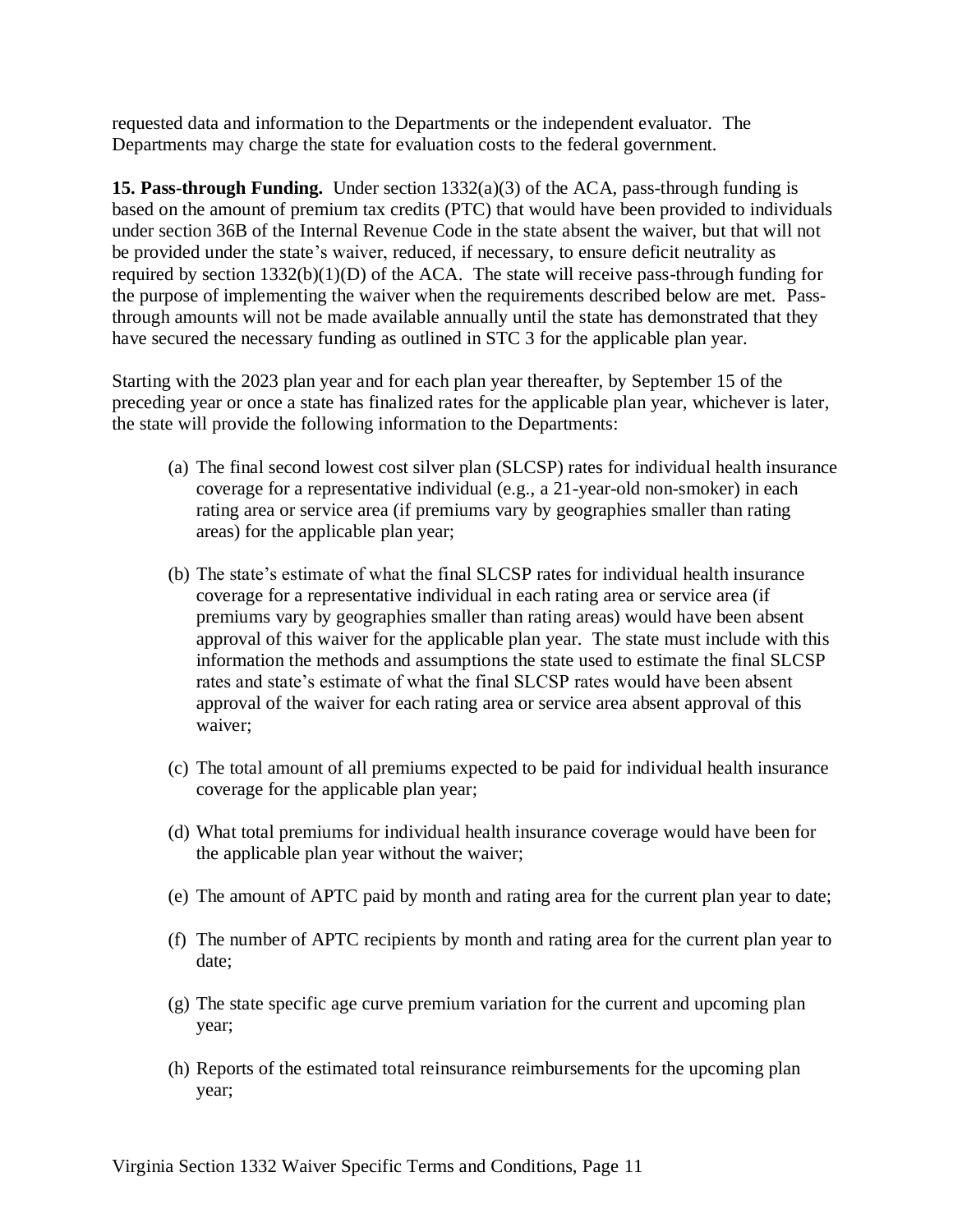- (i) Reports of the total enrollment estimates for individual health insurance coverage, both with and without the waiver for the upcoming plan year;
- (j) An explanation of why the experience for the upcoming plan year may vary from previous estimates and how assumptions used to estimate the impact have changed. This includes an explanation of changes in the estimated impact of the waiver on aggregate premiums, the estimated impact to the SLCSP rates, and the estimated impact on enrollment. The state should also explain changes to the estimated reinsurance estimates relative to prior estimates; and
- (k) Any other information or data requested by the Departments.

The estimated amount of pass-through funding for plan year 2023 through 2027 will be communicated to the state as soon as practicable, conditional on receipt of items (a) through (k) in the paragraph above by the date specified above, and reported to the state on the earliest date practicable. Pass-through amounts are subject to a final administrative determination by the Department of the Treasury prior to payment. The pass-through amount for plan years 2023 through 2027 will be calculated by the Departments annually (per ACA section  $1332(a)(3)$ ) and reported to the state on the earliest date practicable, conditional on the state securing funding as outlined in STC 3, on receipt of the budget report information outlined in STC 11, and on receipt of information identified in items (a) through (k) above by the applicable deadline.

The pass-through funds cannot be obligated prior to the effective date for the waiver. The state agrees to use the full amount of pass-through funding for purposes of implementing the state's waiver. Moreover, to the extent pass-through funding exceeds the amount necessary for the state to implement the waiver in a given plan year, the remaining funds must be carried forward and used for purposes of implementing the state's waiver in a subsequent year.

If the waiver is not extended, the Departments will promptly recover unused pass-through funds following the end of the waiver period, December 31, 2027. The state must comply with all necessary steps to facilitate the recovery of such amounts by the Departments within a prompt timeframe.

**16. The Departments' Right to Amend, Suspend, or Terminate.** Consistent with 31 C.F.R. § 33.120(d) and 45 C.F.R. § 155.1320(d), the Departments reserve the right to amend, suspend, or terminate the waiver (in whole or in part) at any time before the date of expiration if the Departments determine that the state has materially failed to comply with these STCs, or if the state fails to meet the specific statutory guardrails.

- (a) The Departments will promptly notify the state in writing of the determination and the reasons for the amendment, suspension, or termination, together with the effective date.
- (b) In the event that all of or a portion of the waiver is suspended or terminated by the Departments, federal funding available after the effective date of the suspension, or